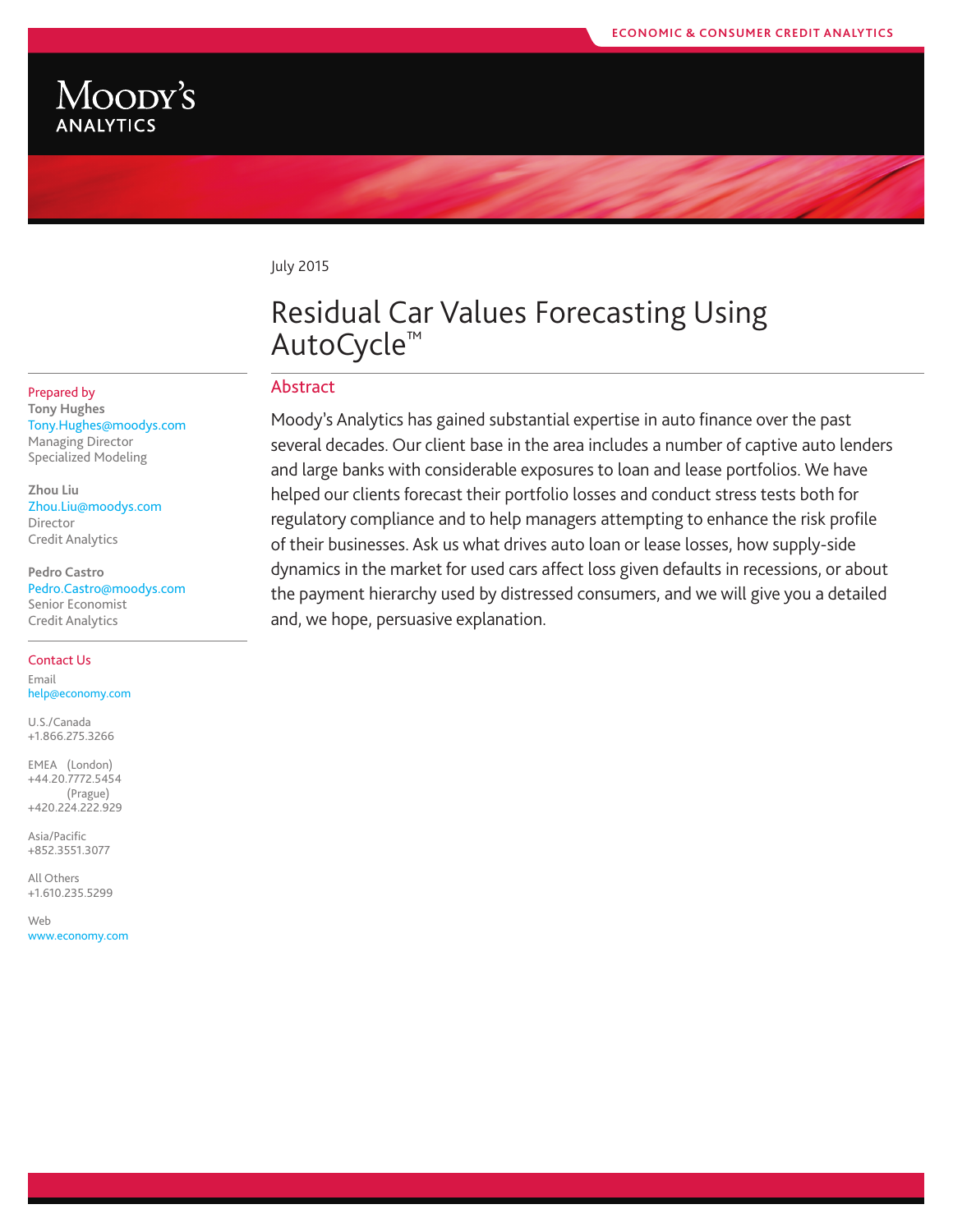# Residual Car Values Forecasting Using AutoCycle™

#### BY TONY HUGHES, ZHOU LIU AND PEDRO CASTRO

#### **1. Introduction**

Moody's Analytics has gained substantial expertise in auto finance over the past several decades. Our client base in the area includes a number of captive auto lenders and large banks with considerable exposures to loan and lease portfolios. We have helped our clients forecast their portfolio losses and conduct stress tests both for regulatory compliance and to help managers attempting to enhance the risk profile of their businesses. Ask us what drives auto loan or lease losses, how supply-side dynamics in the market for used cars affect loss given defaults in recessions, or about the payment hierarchy used by distressed consumers, and we will give you a detailed and, we hope, persuasive explanation.

In the past few years, this expertise has extended to the question of forecasting residual vehicle value. When it comes to the valuation of individual vehicles or fleets of similar vehicles, myriad factors come into play. Whether a purely quantitative, data-driven approach to the problem can defeat a car expert whose job depends on understanding fine differences between competing brands is an empirically verifiable question. In many fields such as medical diagnosis, baseball talent scouting, and loan underwriting, purely quantitative approaches have been found to compete very favorably with expert-driven analysis (often to the chagrin of the experts themselves). On the one hand, a human observer will at least be able to form an opinion about whether the redesigned brake lights on a Dodge Durango will lead to increased sales to 20-something

women. Whether this opinion leads to a more accurate forecast of Durango sales and prices, however, or whether the opinion has economic value that exceeds the cost of obtaining the prediction is an open question. Awareness of some car features, unseen by the statistical model, may well add value. Many will not.

As economists, we would be highly impertinent to try to educate our clients in the auto industry about the value of different vehicle features. Our talents lie in understanding aggregate supply and demand conditions in the economy and in building statistical models that accurately capture and project these effects. Although it is very difficult to identify the effect of macro swings on individual entities (individual borrowers or the price of a specific vehicle, for example), we have developed statistical approaches that rely on share-down procedures from more aggregated specifications that enable us to accurately model and predict such effects. Current approaches to used-vehicle valuation combine statistical modeling with subjective expert overlay; we are unaware of any available car price forecasting tool that is, by contrast, purely quantitative in nature.

The institution of stress-testing has unearthed a need for these kinds of analytics related to used-car valuation. Regulators require banks to be able to model the behavior of their portfolios under a variety of external macroeconomic stress environments. They need to do this with a high level of granularity so that they can potentially identify small pockets of elevated risk. More important, banks are required to do this in a way that

enables the entire process to be externally validated. Models must be carefully assessed and fully understood by internal bank users. Subjective overlays to model projections must be made explicit and, if required, be defended against criticism from senior managers and external assessors. Stresstest processes must be repeatable and fully documented so that the process can survive potential staffing upheavals.

Though purely quantitative models are required for regulatory stress-testing, we believe that such approaches could find broader favor with anyone with an interest in accurate used-car price projections. Even if it is found that expert assessment yields more accurate projections than the "brute force" econometric methodology, access to the model may still provide many benefits. Because the statistical approach boils down to a set of equations describing the process by which forecasts are generated, it is possible for a somewhat math-savvy user to understand exactly how the projection was computed and how forecasts will change given different inputs. This is not possible if the "baseline" projections already include a subjective component.

The pure statistical model gives users a clean canvas upon which they can apply their own subjective overlay. If the canvas already embodies someone else's views, it is more difficult to render the colors correctly. In most cases, users of the model will be car industry experts who know their product (and its competitors) better than anyone else on the planet. Whether these individuals would benefit from the competing opinion of an al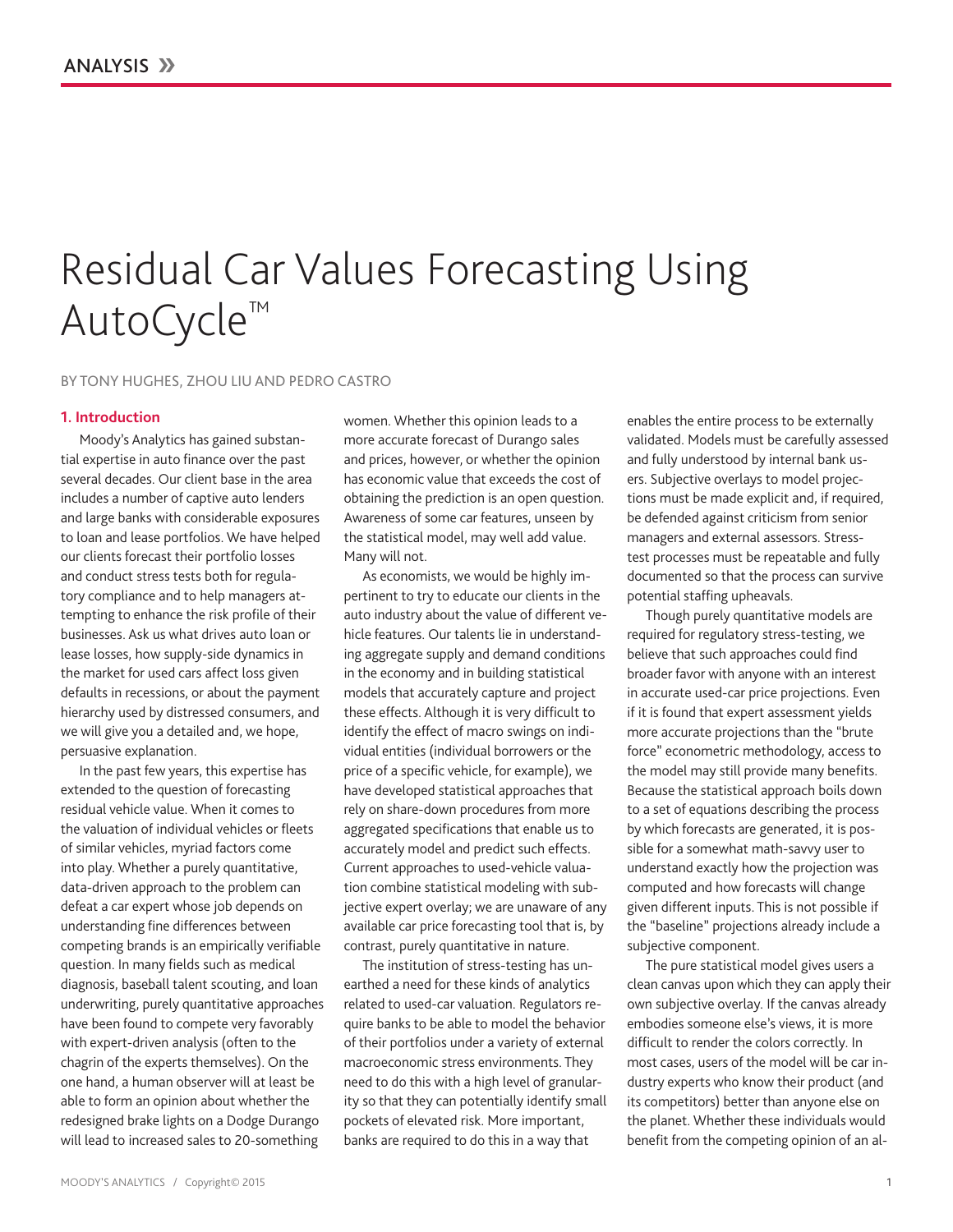ternative car industry expert, probably with less insider knowledge, is highly debatable.

Our view is that an industry expert armed with a pure statistical model will do a better job than an expert without a model or a model without an expert.

Other benefits will also accrue to the users of a purely quantitative pricing methodology. Such projections will allow them to benchmark, corroborate or refute existing forecasts. This will be done at relatively low cost and from a distinct methodological vantage point. Users may also gain insight into new sectors of the marketplace—areas where they may lack insider expertise. Users will increase their understanding of macroeconomic drivers and the effect of adverse economic conditions on valuations as well.

In this paper, we will introduce the methodology we have applied to the problem of wholesale vehicle valuation. We will describe our approach, the modeling methods used to develop the projections, and the data employed for this purpose, and we will provide case studies showing recent price projections.

# **2. Data Description and Analysis**

The data we employ to build our models are sourced from Auction Net, a database maintained by the National Automobile Dealers Association. Information is collected regarding actual results of wholesale vehicle auctions. The data are not provided at the transaction level; rather, they represent averages of transactions occurring in the same month and involving vehicles

# **Chart 1: Auction Prices**

2000 Toyota Corolla gas sedan, baseline (spliced), \$



Source: Moody's Analytics

that share similar characteristics, such as make, model, vehicle year, vehicle trim, style, fuel type and body type. Among other variables, we observe the number of transactions being aggregated, the standard deviation of the sales prices in those transactions, and the average actual transaction price.

The original dataset classifies the vehicles in 25 segments. Because some segments have thin data, we opted to reclassify the vehicles into 16 categories. For example, the Premium Luxury Large segment was found to have few elements, so we merged the data into a broader Luxury segment. Our view is that, in general, it is reasonable to believe that vehicles within a given segment will generally respond to macroeconomic shocks in a homogeneous manner.

The original dataset contains transactions from January 1995 to December 2014 for vehicles from years 1989 to 2014. Although in principle we thought of using the whole dataset, we used only transactions that occurred no earlier than March 1996 and vehicles from year 1997 or later. This was mainly to make sure we have a full life cycle of transactions for each vehicle-model year pair in our dataset. Also, models from before 1997 become increasingly less relevant, as they are increasingly different from more recent models.

The other important dimension is the make of the vehicle. The original dataset had 44 makes. Several makes with a small number of transactions were aggregated into an "Other" category, and in a few cases two

or more makes were merged into a single category (for example, Dodge and Dodge Truck became only Dodge). After these adjustments, the estimation dataset had 31 makes.

The two final dimensions we should mention are fuel type and

body type. Fuel type can take six different values (gasoline, ethanol, natural gas, hybrid, diesel and electric) and is overwhelmingly represented by gasoline. Despite the small variability of fuel types in the data, we decided to keep this dimension because of its increasing relevance in the auto market and because it is a key dimension to assess the relative prices of vehicles when there is a large variation in fuel prices.

Our final dataset contains observations for transactions corresponding to vehicles and model years over time, where a vehicle is defined as a combination of make, model, fuel type and body type.<sup>1</sup> Examples are 2014 Acura IXL gas sedan or 2012 Honda Accord gas coupe.

#### **3. Factors Driving Price Change**

To reiterate, the Moody's Analytics methodology to forecast used-car prices stands out among those of competitors as largely quantitative and wholly transparent. More specifically, we build a multivariate econometric model to establish the relationship between used-car prices and various internal and external drivers. The price depreciation process of a new car, in a nutshell, is driven by vehicle-level depreciation and dynamics in used-car markets.

#### **3.1. Modeling Age and Mileage**

Depreciation at specific vehicle level is mainly driven by wear and tear or physical depreciation and by the fact that the particular model gradually becomes overshadowed by new technology installed in more recent models. Physical depreciation is quantified by mileage, that is, how intensively a car has been driven. Temporal depreciation can be proxied by age or how many years since the model entered the market. Statistically, age and mileage are highly correlated, as older cars are generally associated with higher mileages. We include both variables in the equation nevertheless because conceptually they measure two distinct driving forces behind depreciation. For example, ignoring some antique cars that are bought as a form of investment, a

1 There are 1,196 different vehicles in our final dataset.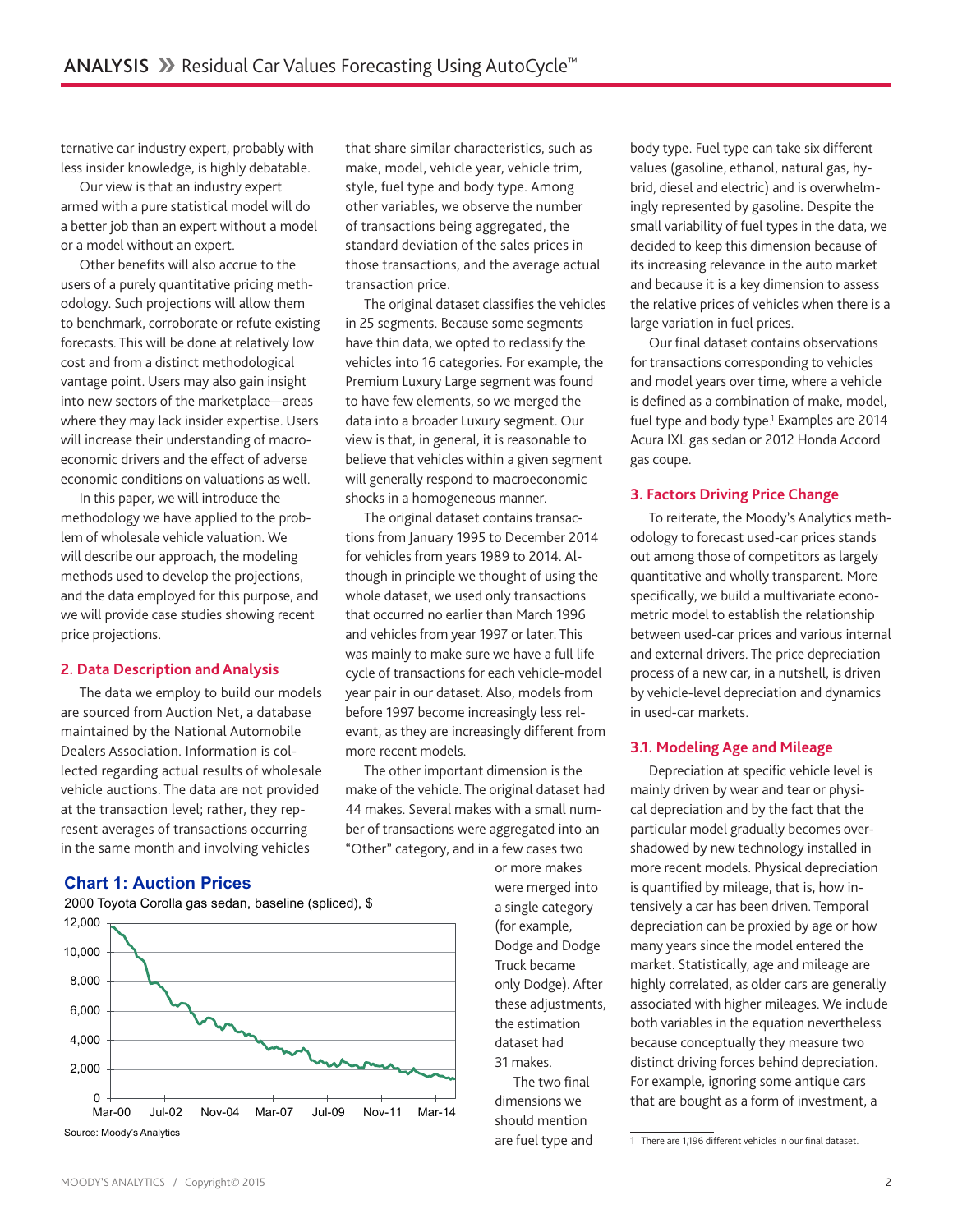car would devalue over time even if it never hits the road.

It is commonly perceived that new cars depreciate faster than old cars. As an illustration, Chart 1 shows the depreciation curve for a 2000 Toyota Corolla sedan. The graph shows different depreciate rates across the life cycle of the model, with the fastest depreciation taking place in the first few years. More specifically, we typically observe around 20% value loss in the first year, and about 15% annually in the second and third year. After five to six years, the slope becomes less steep. Based on the depreciation curve, we posit that age and mileage affect price change in a nonlinear way.

Because the initial sale date of cars is generally not available in our database, age can be quantified only on an annual basis. Given this constraint, we approximate age as the difference in years between the auction date of a used car and vehicle model year. The measurement in annual frequency implies that the variable takes (integer) values from zero to 18. The small number of distinctive age values renders it possible to assume a different effect for each age. In econometric terms, we model the life cycle simply by including 18 indicator variables, one for each observed age.

Since the mileage variable takes continuous values, we employ a different approach. We use cubic splines to approximate the nonlinear relationship between used-vehicle value and mileage. The cubic spline is a parsimonious yet effective way to capture nonlinear relationships. It is defined to be a continuous smooth function that is linear before the first knot, a piecewise cubic polynomial between adjacent knots, and linear again after the last knot.

Intuitively, not all cars with the same age and mileage depreciate at the same rate. The rates presumably vary across make and model. For example, valuable brands with high demand boast better resale values in the secondary market, holding other factors constant. Some manufacturers opt out of fleet sales, and the strategy might work to their advantage in terms of the retention of values in used-car markets. We further allow for the effects of age and mileage to differ

across make and model. Other characteristics of cars can be reasoned to explain resale value as well. For example, preownership may make a difference in the condition of used cars, as lessees tend not to look after their cars in the same way as those seeking to own their car outright.

# **3.2. Macroeconomic Drivers**

All vehicle prices fluctuate with dynamics in used-car markets where laws of supply and demand naturally apply. Industry-level market forces, in their turn, are shaped by the broader economy, which can be proxied by various macroeconomic indicators. The question of how we are able to identify the most relevant drivers arises given that there are numerous available indicators of macroeconomic condition. One solution is to rely on an automated variable-selection process. A blanket search can be unjustifiably costly, considering the significant amount of time required to cycle through a large set of variables. More important, testing irrelevant factors needlessly increases the probability of capturing chance relationships. These random relationships cannot be reasonably explained and therefore likely indicate coincidences that will not repeat themselves. Our endeavor to alleviate this confusion manifests itself in our leveraging economic theory at the start of the analysis to filter out variables that are counter or marginally productive for our purposes. The final candidate pool consists of 20 variables. The variables we have identified can be roughly classified to four categories, including indicators for the auto market (both supply and demand), household finances and labor markets, interest rates, and gas prices.

Almost all supply forces can be exclusively identified with the auto market specific variables. An increase in new-car sales will lead to a higher supply of late models in the secondary markets in coming months, and more supply will tend to depress used-car prices. Equally predictable is the inter-temporal relationship between lease originations and market entry of used cars. Lessees can decide whether to return the car at the maturity date of the lease. The vehicles that are returned will find their way into secondary

markets. The impact of lease return can be best evidenced by the outstanding concern in the industry that used-car prices will trend lower in coming quarters on the heels of too many cars coming off lease. Therefore, we posit that lease originations lagged by 36 months, the most popular lease term, might hold greater explanatory power for used-car price changes occurring today.

Moreover, the auto inventory-to-sale ratio and stock of cars presumably move the supply curve, too. Lower turnover indicates slow sales, causing pressure on manufacturers to slash prices or offer incentives on new cars. Cheaper new cars put a brake on the growth in used-car prices, as new and used cars are close substitutes. Besides the substitution effects, there is also an income effect at work between the two markets. For example, if new-car sales are driven by fundamentals, these forces should be mirrored somewhat in associated used-car markets. Strong vehicle sales growth is generally associated with used-car price acceleration.

The Manheim used-car price index is a widely used industry benchmark for usedcar prices. Partly because of the fact that the index is based exclusively on sales at Manheim Auto Auctions, it falls short of a universal gauge and is not expected to provide adequate explanatory power, especially for used-car prices auctioned elsewhere. That said, the Manheim is considered to be the most important indicator of used-vehicle dynamics at the industry level.

Demand-side factors manifest themselves through consumer preferences and the overall level of demand in the economy. The condition of labor markets is the bellwether of how consumers are faring. For this reason, the unemployment rate and total employment growth are included in the candidate variable list. The consumer confidence index is another prominent measure, as it gauges the willingness of households to make purchases of durable goods such as vehicles. Variables that describe income and household balance sheets are also important for this reason. We find factors such as the debt service burden and growth of personal disposable income to be important demandside drivers of behavior.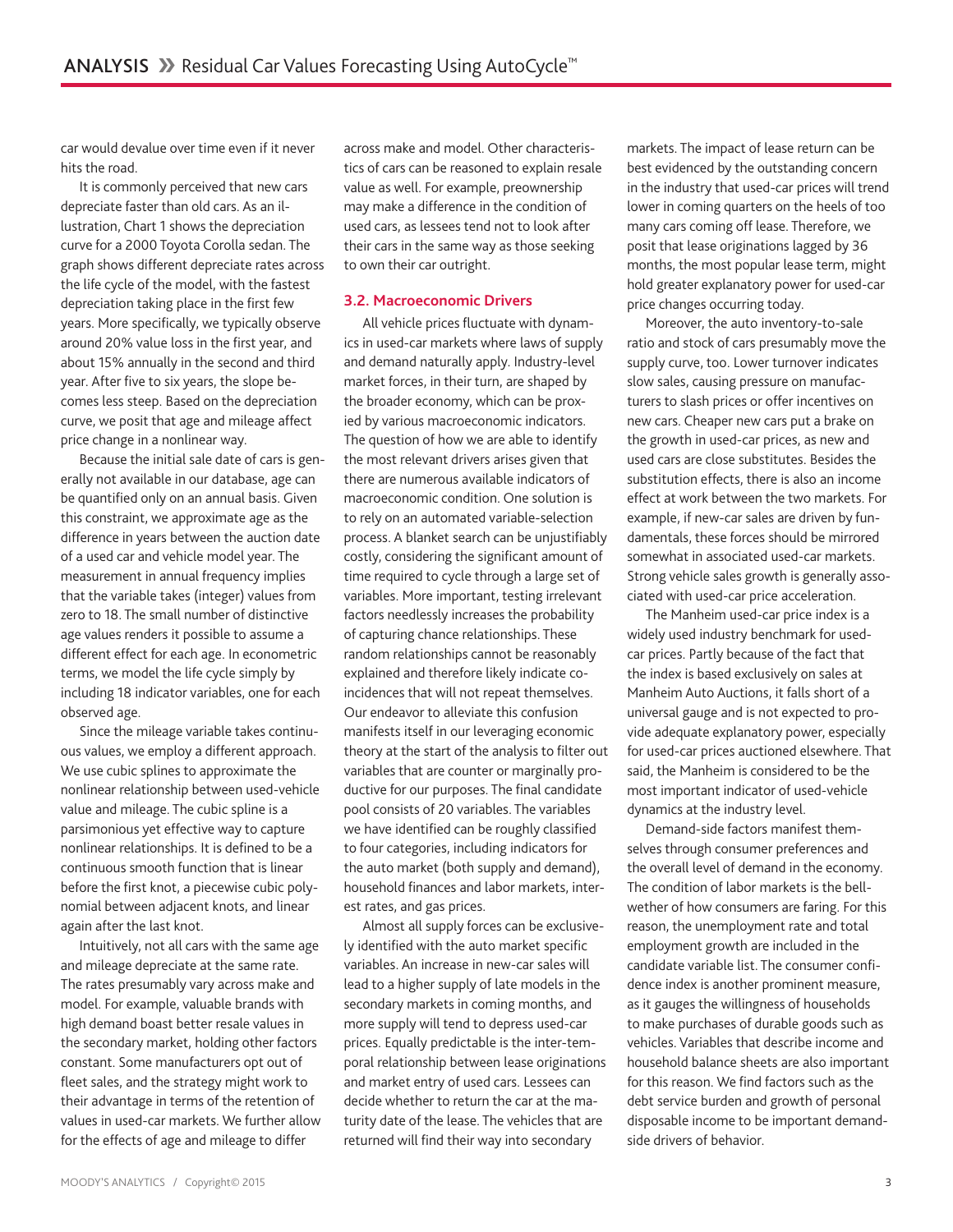The third group, also pertaining to the demand side, covers various interest rates. Lower rates mean lower credit and lower interest payments. These forces induce consumers to spend more on big-ticket items requiring financing. On the other hand, lower rates indicate that the Federal Reserve considers that there is a significant amount of slack in the economy. A weak economy is overall a negative factor to car consumption, so we must take pains to ensure that any rate variables used are interpreted carefully.

Gas prices, the final category, play a big role in auto purchase decisions. We view such prices as being the key driver of the relative cost of vehicle ownership. It is well known that as gas prices rise, demand for hybrid vehicles and other fuel-efficient models tends to be well-supported, while light trucks and large SUVs typically take a price hit.

The contemporaneous relationships between macroeconomic environments and used-car prices are readily established because of temporal proximity. For example, a tightening of credit conditions will soon be followed by falling auto purchases. Other than the concurrent relationships, macroeconomic conditions at the time when the particular model enters the market have a bearing on the subsequent price depreciation schedule. When the economy is booming, consumers can better afford expensive addon equipment, which might not retain much value in secondary markets.

#### **3.3. Stress-Testing**

An important objective of our model is stress-testing. Given that there is much more perceived volatility in the economy than before the Great Recession, Moody's Analytics produces a number of alternative economic scenarios each month to address our clients' concern of uncertainties. The model is able to stress-test used-car prices by plugging in the respective values of the macroeconomic drivers under alternative scenarios.

As in any other exercise, we develop hypotheses based on economic theory before we perform any empirical analysis to avoid pure data mining. Above all, do we expect used-car prices to rise or fall under recession? Used-car markets, unlike those

for new cars, are countercyclical because of the interplay of income and substitution effect between new and used cars mentioned above. Consumers purchase fewer cars when they are financially strained and not optimistic about their job prospects. On the other hand, when they need to buy a car they are more inclined toward a used one. Whether the used-car markets will receive a net gain from recession depends on which force gains the upper hand. The tension between income and substitution effect is similar to that observed in residential rental markets. A mild recession helps landlords, as those who cannot afford to buy a home turn to rent. However, as recession goes deeper, apartment buildings suffer, too, when people significantly retrench their budget on housing.

# **3.4. Capturing Different Responses Across Cars**

Another related issue to contemplate is that cars are not created equal when facing changes in macroeconomic environments. Take as an example the recent plunge in oil prices. Crude oil prices are almost half of what they were one year ago. Lower gas prices provide auto sales with a huge boost as a whole. Within the industry, large cars receive a disproportionately bigger benefit at the expense of small cars. The reverse was true in 2008, when gas prices at one time exceeded \$4 a gallon and demand for trucks took a nosedive. Another example would be so-called performance vehicles such as Jeep Wrangler. Our hypothesis is that these cars should fall more into the discretionary category on consumers' wish lists and, consequently, their sales would suffer a bigger hit when consumers pare back their spending. Recession should drive a similar wedge between economy cars and luxury cars.

Our model takes into account different responses by allowing for different sensitivities, or in econometric terms, different slopes on macroeconomic variables across cars. Now the question arises as to what level of heterogeneity in sensitivity the model should capture. At one extreme, we can assume that different responses at a very fine level—say, the 2005 and 2006 Jeep Cherokee—change

with economics in different ways. Intuitively, the assumption is overly strict, as the intersegment heterogeneity is supposedly not significant enough to be worth modeling at the expense of efficiency. Statistically, such granularity would lead to a very complicated and superfluous model, which may well lead to over-fitting.

Our current solution is to assign cars to 16 segments and allow for different sensitivities to macro variables across the segments. They are compact, compact SUV, large car, large pickup, large SUV, large van, luxury, luxury midsize, luxury utility, midsize pickup, midsize SUV, midsize van, midsize car, nearluxury, sports and subcompact.

# **3.5. Consideration of Conflict Between Objectives**

There is a tension between the dual purposes of the model, namely, accurate forecasting and plausible stress-testing. For one thing, parsimony is a golden principle of forecasting models. In other words, the model should try to include fewer explanatory variables, given similar model performance. On the other hand, a stress-testing model is only as informative and useful as it is realistic and comprehensive. More specifically, in order to differentiate the impacts of alternative stress scenarios, it is necessary to include multiple variables that capture various segments of the economy where shocks likely come from. Let's visualize two recessions of the same severity in terms of their damage to GDP and employment. One is driven by oil-price shocks and the other by the Federal Reserve's mishandling of its interest rate policies, such as by raising rates too fast and too much. We expect these two stress scenarios have very different implications for used cars and, for that matter, for various subsegments of the markets. The model will not be able to capture the nuances of these scenarios unless we explicitly include gas prices and interest rate variables as drivers of the model. Taking a panoramic view of the economy is critical for sophisticated stresstesting exercises to yield reasonable results, but we need to balance the requirement of inclusiveness with the parsimony principle of accurate forecasting.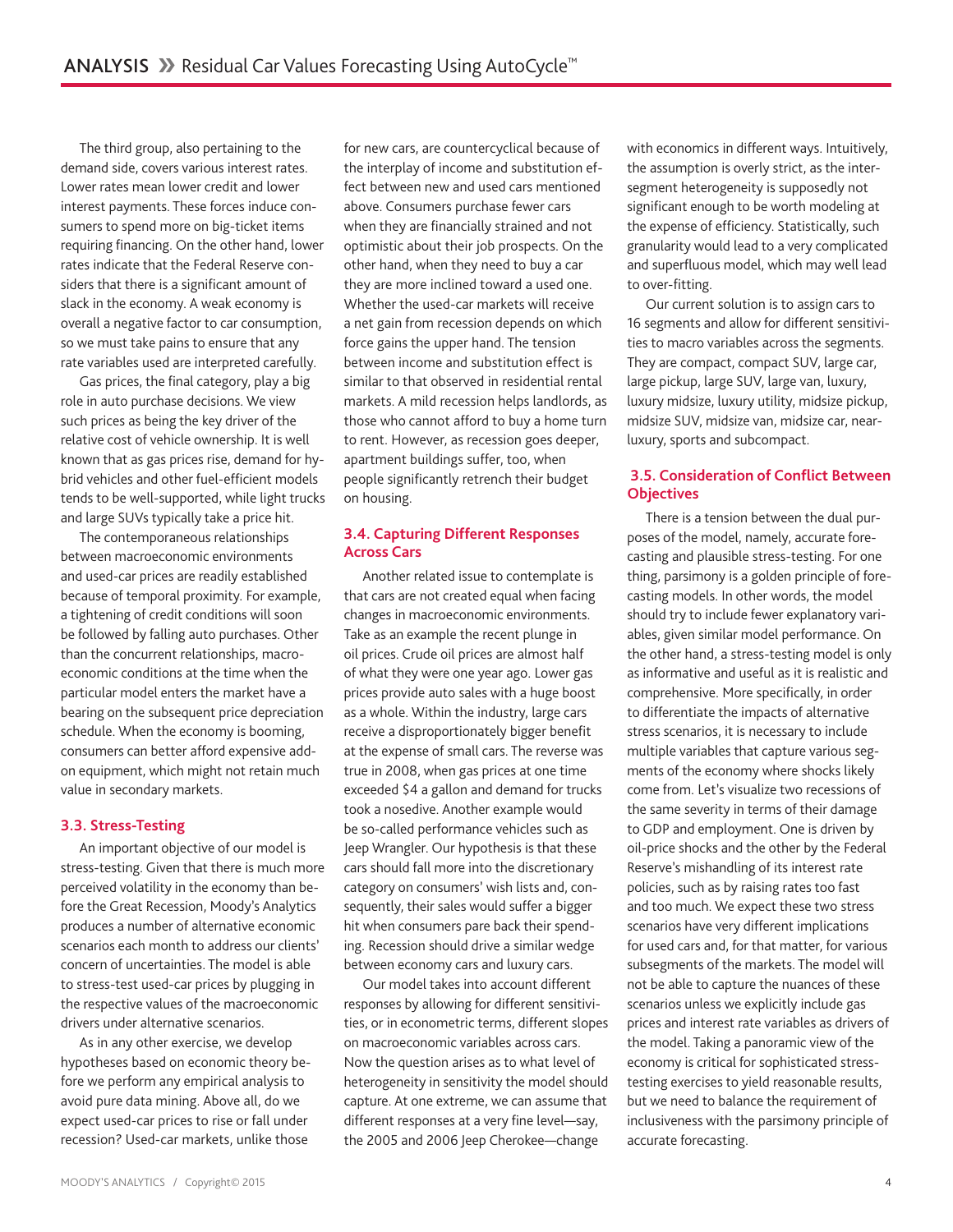#### **4. Model Estimation**

The final dataset used for the model estimation has a panel format where the different panel units correspond to vehicles from a specific year. Using our vehicle definition, that means our panel units are identified by unique combinations of make/model/fuel type/body type/model year; for example, 2013 Honda Accord gas sedan and 2010 Jeep Wrangler gas utility are two panel units in our final dataset.

We end up with 6,310 panel units in the estimation dataset. Given that the first vehicle model year we consider is 1997 and the last transaction period we observe is December 2014, we can observe a panel unit for a maximum of 216 periods (12 months per year times 18 years). This means our final dataset is significantly longer in the panel dimension than in the time dimension. Moreover, our panel dataset is unbalanced; as time passes, new model years enter the dataset when new model years come to the market and others leave as transactions for some model years stop being observed. Model years that entered the dataset later will have transaction data available for a smaller number of periods.

Finally, there are different combinations of make/model/fuel type/body type entering and leaving the dataset over time. Two main factors cause this; the first relates to the existence of the vehicle and the second concerns the existence of a transaction that was recorded.

Regarding the first factor, imagine if Toyota decided to stop producing the Camry gas sedan in 2010. That means we would not be able to observe transactions for those vehicles in model years 2011, 2012, 2013 and 2014; they would not exist. Similarly, if Hyundai started to produce a new vehicle X in 2010, then we potentially would be able to observe transactions for the Hyundai X model years 2010, 2011, 2012, 2013 and 2014, but not for any model year prior to 2010, since that vehicle would not have existed before that.

The second factor is similar to the first one but relates to the limitations of our dataset. Although a specific model year may have been produced and sold, in some cases no transaction was recorded for that model year. For example, we may observe transactions for model year 2010 and 2012 but not for model year 2011. That would be a relatively extreme case. A potentially less problematic (but also more frequent) variation of this problem occurs when we observe transactions for a model year but not continuously over time. For example, we may observe transactions for a vehicle for a given number of months, then we do not for some months and, a few months later, we observe transactions for that vehicle again. Our dataset is very rich and covers approximately 80 million transactions, but we still have to deal with several cases of "missing data."

We end up with what is known as an unbalanced panel dataset with gaps. The next steps are, in this order, the choice of an estimation method and of a functional form. We discuss the different possibilities available to us in the next paragraphs.

A commonly used technique for panel dataset models is the fixed effects estimator. In principle, explicitly including vehicle-specific effects would be appropriate (remember, each vehicle is defined as a unique combination of make/model/fuel type/body type/ model year). There is one big problem, though. We want to forecast "future vehicles," for example, we want to generate forecasts for the 2017 Hyundai Sonata gas sedan or the 2016 GM Impala gas sedan. Since these vehicles do not exist yet, they are not in our estimation dataset. We would not be able to estimate their fixed effects and, therefore, a fixed effects model would not allow us to forecast their future price. Given that forecasting existing and future vehicles is our main goal, we eliminate the fixed effects estimator from our list of possible choices. Once we decided to not use the fixed effects estimator, we were left with two other commonly used options, the random effects estimator and the pooled ordinary least squares estimator. We chose the latter option; our judgment is that this choice makes the model easier to understand and more accessible to a wider audience. On the downside, we might have some efficiency loss, but we feel that is a cost worth paying. Finally, to address possible concerns about

omitted variables, we add dummy variables to capture make/model/fuel type/body typespecific effects; this would be effects that are time-invariant and common across different model years (for example, ones that are common to Honda Civic gas coupe of different model years).

The second choice we have to make concerns the functional choice we use. Our dependent variable is defined as the ratio of the used-car price to manufacturer's suggested retail price. As expected, this variable is mostly between 0 and 1; more specifically, it is above 1 for 0.1% of all our observations and never negative. We considered three functional forms—linear, logarithmic and logit—and three main concerns guided our choice. Is the functional form well-defined? Does the functional form generate reasonable forecasts? Is the functional form easy to interpret? We analyze these three points separately.

The first concern does not place a significant restriction on our choices; all the three functional forms can handle the values taken by our dependent variables. The logit transformation does not handle values above 1, but we are willing to ignore 0.1% of our observations if it is the best overall.

The second requirement plays a key role in our choice. If we used the linear transformation we could end up with forecasts that are either negative or above 1, something that we definitely want to avoid. If instead we used the log transformation, then we would not get negative forecasts, but we could still get some forecasts above 1. The only functional form that ensures all the forecasts are within the unit interval is the logit regression, so it is clearly the winner here.

Our third concern is about interpretation. The linear regression is easy to interpret, but the linear relationship between the dependent and the independent variables can generate counterintuitive predictions. In particular, it implies that the absolute change in the price-to-MSRP ratio will always be the same given a variation in the independent variables. This can be counterintuitive in some cases. It is arguably a quite different effect if the price-to-MSRP ratio goes down by 0.1 if it is 0.9 or 0.2. The logarithmic trans-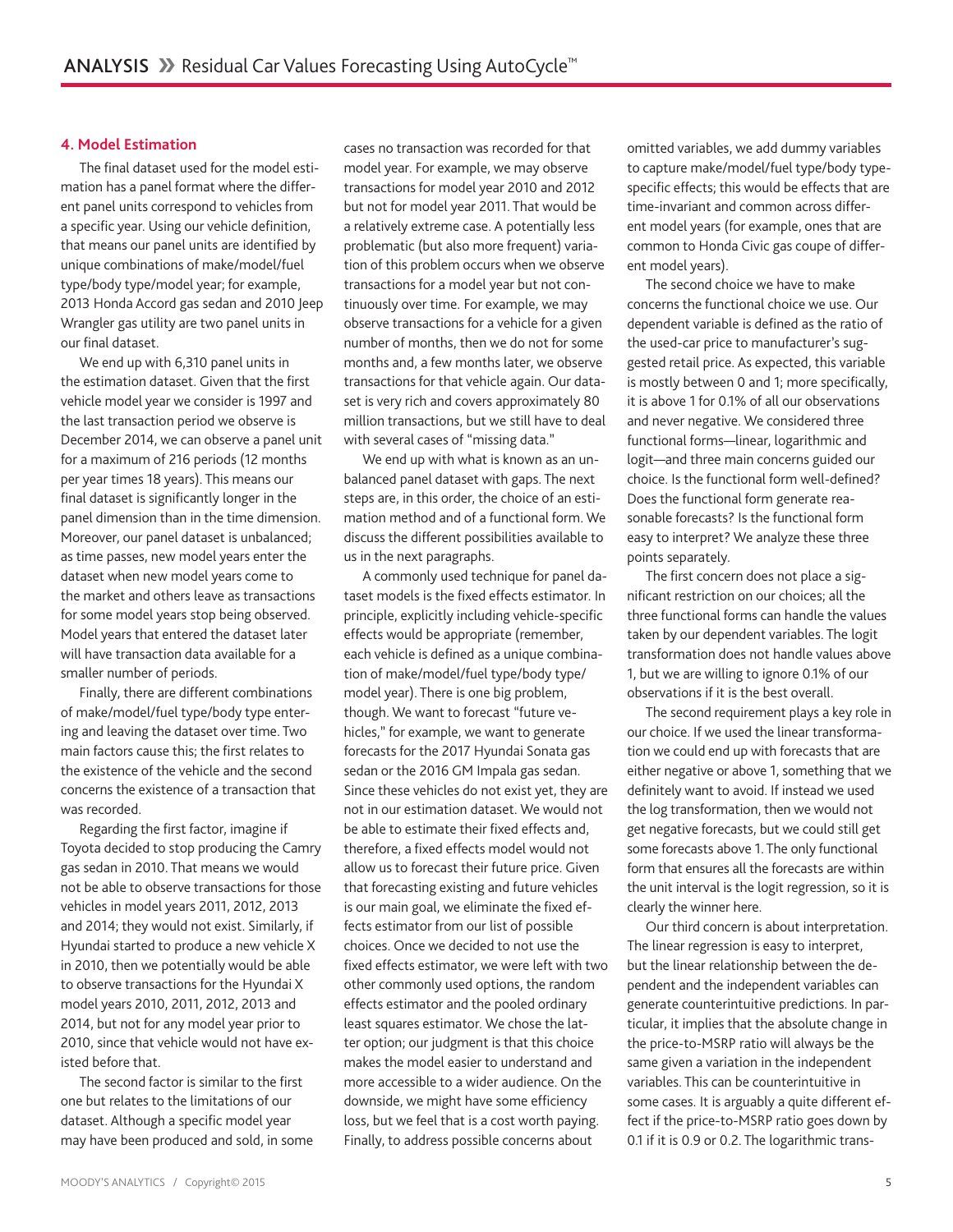

## **Chart 2: Price-to-MSRP Ratio**

# **Chart 3: Price-to-MSRP Ratio**



formation is particularly intuitive, since the coefficients are interpreted as the percentage change in the dependent variable for a given change in the independent variables. It is more reasonable to think that the price-to-MSRP ratio will go down by 10%, whether it is initially equal to 0.9 or 0.2, given a change in the explanatory variables. The logit transformation is not as easy to interpret as in the logarithm, but it also shares the nonlinear relationship between the explanatory variables and the price-to-MSRP ratio.

Given the different considerations about the functional options available, we chose the logit transformation; the need to ensure that our forecasts consistently fall within the unit interval was a key element in that decision.

After we chose the estimator and the functional forms, we had to define the appropriate variables to capture the different aspects of the used-car price dynamics. The first set of variables included in the model are intended to capture the age of the car and usage as measured by mileage. We explicitly model the heterogeneity in the relationship between used-car prices and age or mileage for different brands and segments. Moreover, we capture the interaction between mileage and age; in particular, differences in mileage tend to be more important for newer cars. The second set of variables are intended to capture the effect of the macroeconomic environment in usedcar prices. Broadly speaking, these variables capture different aspects of supply and demand in the used-car market. For example,

vehicles that originally came to the market during new-car sales booms will tend to have relatively larger supply a few years later and, therefore, lower prices in the used-car market. An important aspect when modeling the effect of the business cycle on used-car prices is to make sure changes in the relative price of the different vehicles are taken into account. For instance, trucks are expected to take a bigger hit than compact cars when oil prices spike. Also, although the purchases of some luxury or exotic vehicles can be classified as discretionary spending, others resemble basic goods. Interaction terms between segments and vehicles-fuel types with macroeconomic variables are then introduced to capture different sensitivities across cars.

#### **5. Model Performance**

The model produces intuitive forecasts and a very good fit with an adjusted R-square higher than 0.97. As expected, used-vehicle

prices are negatively related to age and mileage, capturing the effects of obsolescence and usage. The effect of business cycles is also correctly captured: Used-car prices go down when the economy enters a recession phase. In this section, we illustrate the model performance with some examples.

# **Chart 4: Price-to-MSRP Ratio**

2010 GM Cobalt gas sedan



The first example illustrates the model's ability to replicate main trends in used-car prices during the historical period. Chart 2 shows the used-car prices-to-MSRP ratio for a 2001 Ford Taurus gas sedan from 2001 to 2014. As expected, the vehicle price goes down over time at decreasing rates, a pattern that the model successfully replicates.

The second example considers the 2006 Ford Focus gas sedan (see Chart 3). It revisits the model's ability to replicate historical patterns in used-car prices and adds two important elements. First, it shows the predicted values of used-car prices in the coming years, up to December 2018. Second, it shows the forecast of used-car prices under the Moody's S4 Protracted Slump scenario. The model replicates main historical patterns, generates reasonable forecasts under the baseline scenario, and predicts lower usedcar prices in the recession scenario.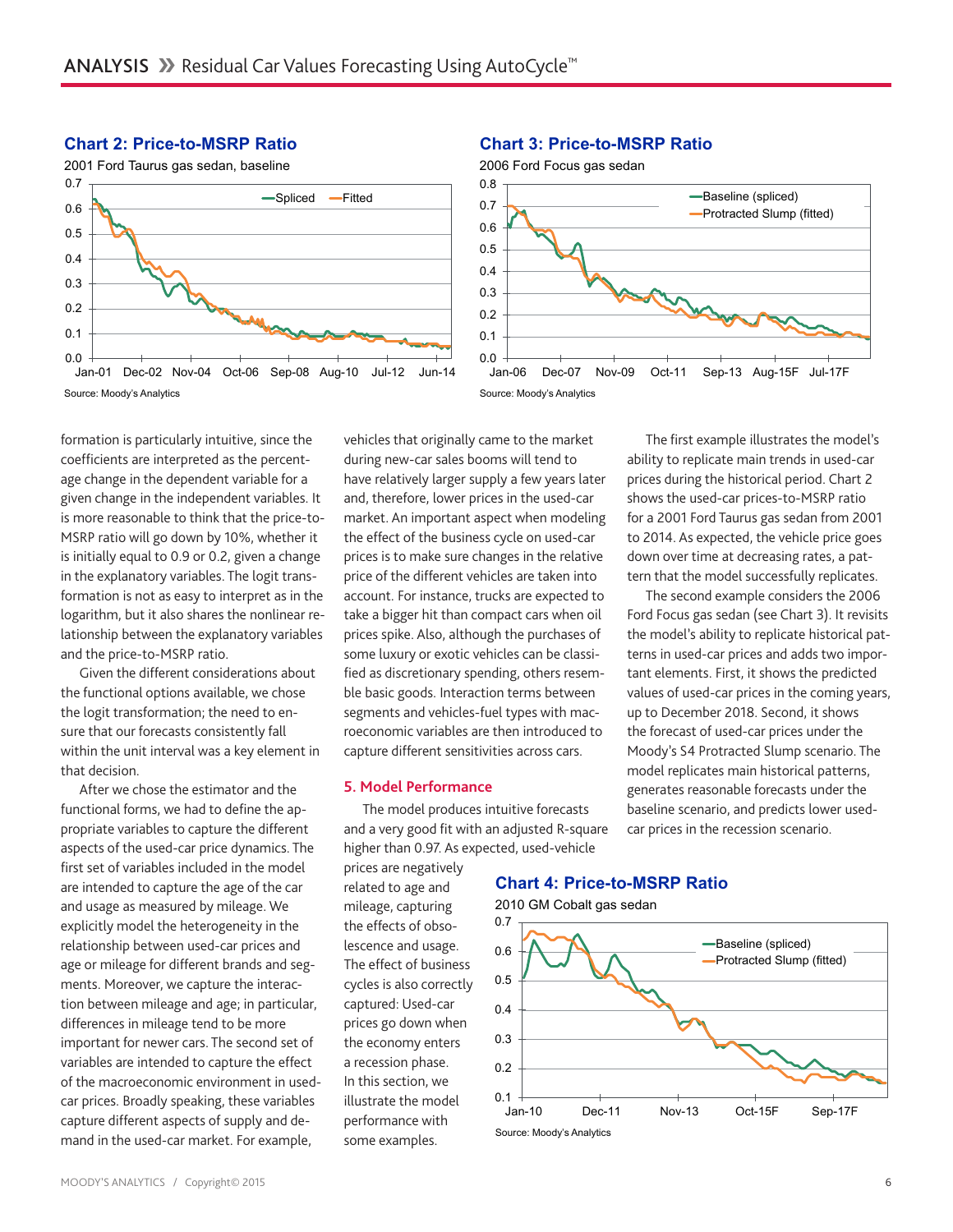

# **Chart 5: Price-to-MSRP Ratio**

## **Chart 7: Price-to-MSRP Ratio by Fifth Year**



Source: Moody's Analytics

The fourth example considers the 2010 Chevrolet Cobalt gas sedan (see Chart 4). As in the previous example, it shows the capacity of the model to replicate main historical trends, generate reasonable forecasts under a baseline scenario, and successfully predict stressed used-car prices under the Moody's S4 stress scenario.

The fifth and sixth examples consider two different vehicles, the 2015 Ford Explorer gas utility (see Chart 5) and 2015 Toyota Camry gas sedan (see Chart 6), to analyze the model's ability to forecast price dynamics for future vehicles; that is, vehicles for which we did not have transaction data available

economic intuition. Under the Moody's S4 Protracted Slump scenario, prices are lower relative to the baseline forecast because of weaker demand for used cars. Under the Moody's S8 Low Oil Price scenario, prices are higher than under the baseline forecast, reflecting lower gasoline prices.

Chart 7 shows the price of a 5-year-old Honda Civic gas sedan over time. Industry players are often more interested in used-car prices of vehicles with approximately the same age than in the forecast of a specific modelyear price over time. For example, auto lease finance companies tend to be particularly concerned with prices of used cars that are 2 to 4

# **Chart 6: Price-to-MSRP Ratio**



Mar-14 Nov-14 Jul-15F Mar-16FNov-16F Jul-17F Mar-18FNov-18F Source: Moody's Analytics

when the model was developed. Model forecasts under the Moody's baseline scenario are intuitive, prices monotonically decrease with age, and seasonal patterns in used-cars market are replicated. The sensitivity of the forecasts to alternative scenarios also conforms to

years old. Chart 7 shows that the model successfully replicates used-car prices along the constant-age dimension, both in sample and out of sample. In sample, the model accurately replicates the used-car price fluctuations over the business cycle, and out-of-sample used-car prices move up and down across different economic scenarios as expected.

Given that our goal is to forecast usedcar prices, we devote a good amount of time analyzing the model's ability to forecast used-car prices out of sample. Here we focus on the 12-month period following June 2008, which includes the most acute phase of the Great Recession, and that following December 2013, which contains the last year in our development dataset. In the first case, we re-estimated the model using data up to June 2008, and in the second we re-estimated the model using data up to December 2013; the model performs well in the backtesting exercises. Charts 8, 9 and 10 illustrate the model performance in the earlier period, while Charts 11, 12 and 13 show the model's out-of-sample predictive ability in 2014. Various statistical measures confirm that the model performs well out of sample; in particular, the mean and median absolute prediction error of the price-to-MSRP ratio in 2014 are 3.1% and 2.1%, respectively.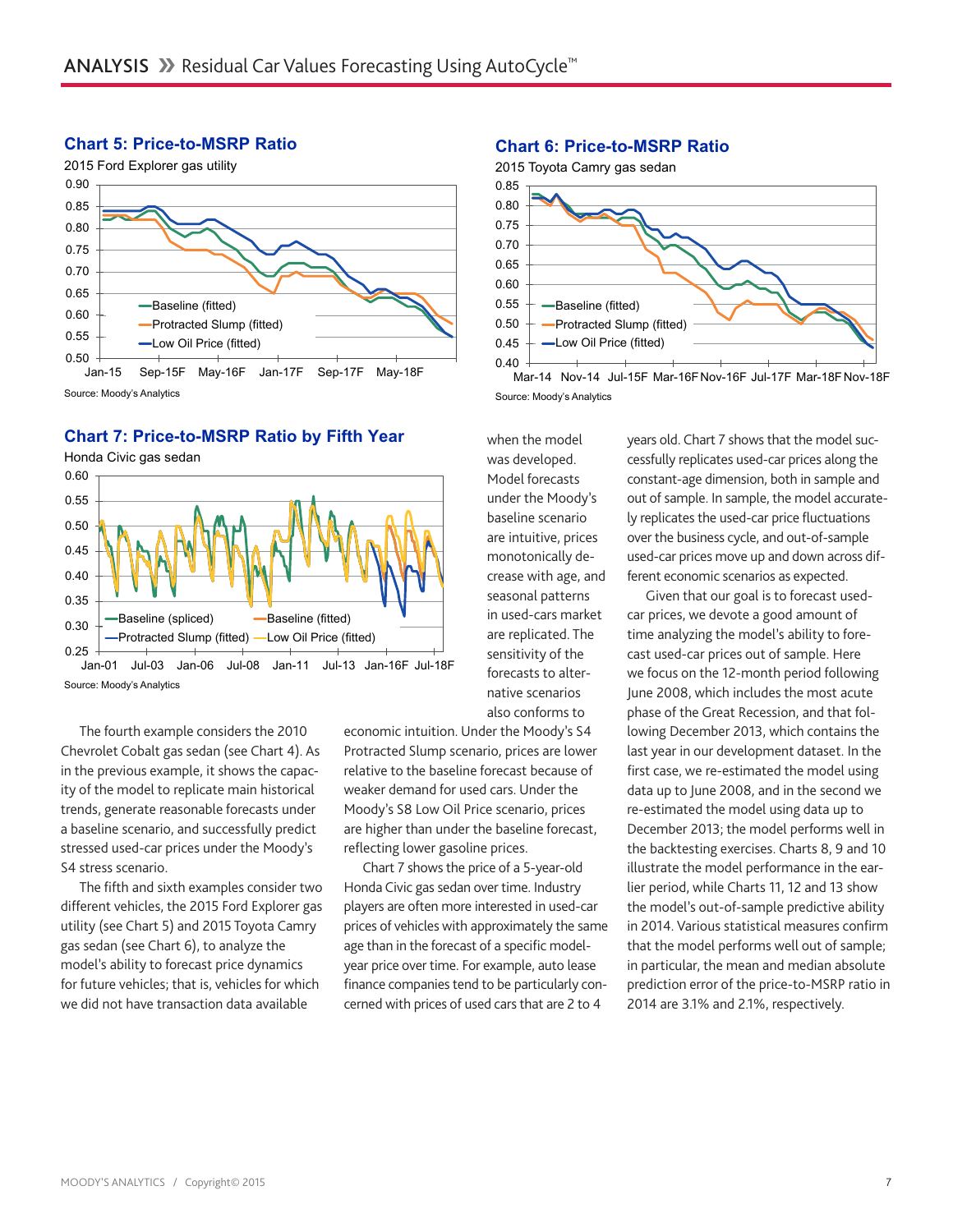# **Chart 8: Price-to-MSRP Ratio**

2005 Honda Pilot gas utility, baseline, out of sample, Jun 2008



## **Chart 9: Price to MSRP Ratio by Fourth Year**



## **Chart 10: Price-to-MSRP Ratio by Fourth Year**

Ford F-150 gas regular cab, baseline, out of sample, Jun 2008



# **Chart 12: Price-to-MSRP Ratio by Fifth Year**

Honda Civic gas sedan, baseline, out of sample, Dec 2013



## **Chart 11: Price-to-MSRP Ratio**



2012 Toyota Camry gas sedan, baseline, out of sample, Dec 2013

#### **Chart 13: Price-to-MSRP Ratio**

2011 Ford Fiesta gas sedan, baseline, out of sample, Dec 2013

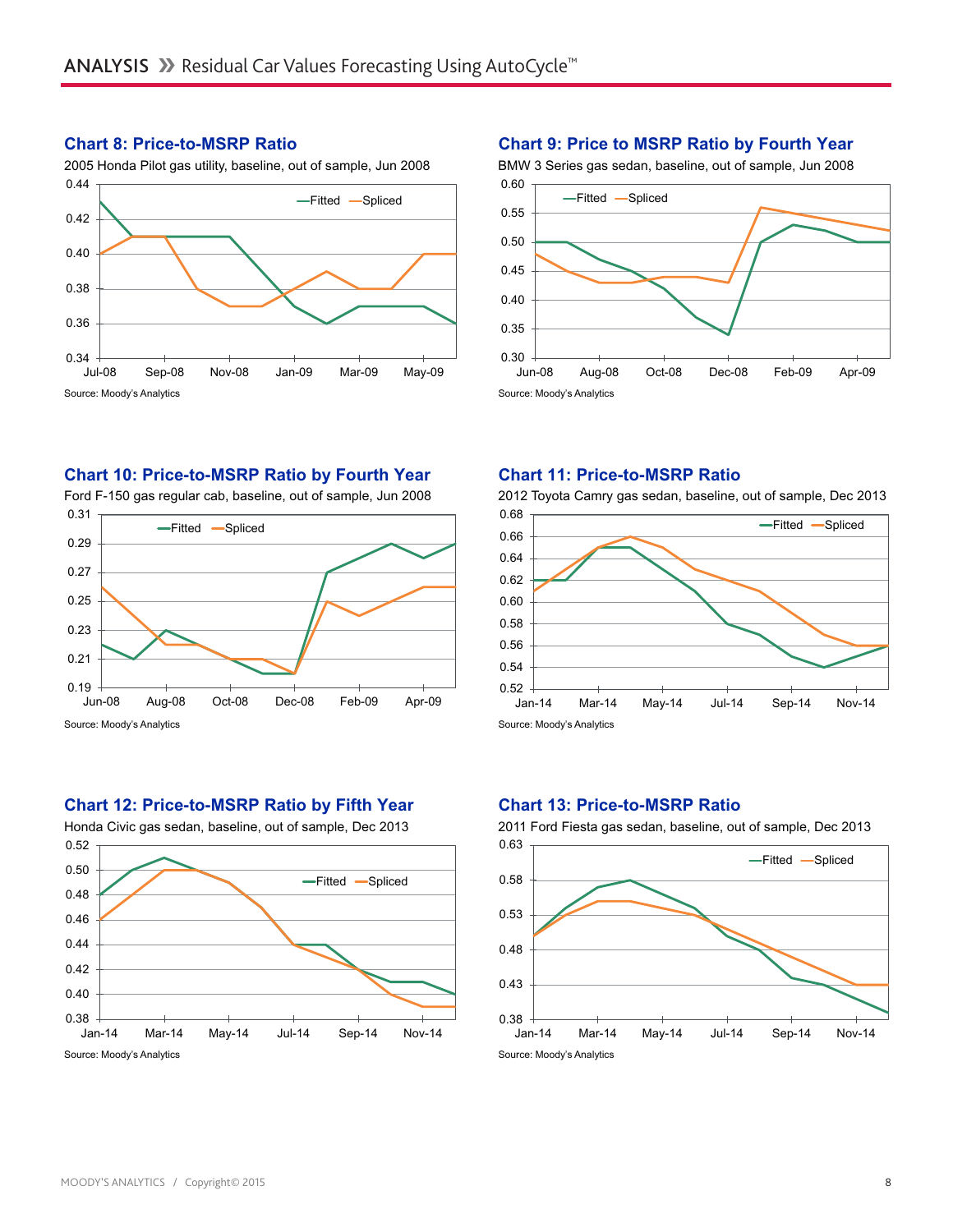# About the Authors

# Tony Hughes

Tony Hughes is a managing director in the Economic & Consumer Credit group at Moody's Analytics. He is the head of a small group of high-caliber modelers, charged with identifying new business opportunities for the company. Prior to this appointment, he led the Consumer Credit Analytics team for eight years from its inception in 2007. His first role after joining the company in 2003 was as lead economist and head of the Sydney office of Moody's Economy.com.

Dr. Hughes helped develop a number of Moody's Analytics products. He proposed the methodology behind CreditCycle and CreditForecast 4.0, developed the pilot version of the Stressed EDF module for CreditEdge, and initiated the construction of the Default, Prepayment and Loss Curves product, which provides forecasts and stress scenarios of collateral performance for asset-backed securities and residential mortgage-backed securities deals worldwide. More recently, he championed the development of the Pre-Provision Net Revenue Factors Library, a tool that provides industry-level projections of key bank balance sheet line items. In the credit field, Dr. Hughes' research has covered all forms of retail lending, large corporate loans, commercial real estate, peer-to-peer, structured finance, and the full range of PPNR elements. He has conducted innovative research in deposit modeling and in the construction of macroeconomic scenarios for use in stresstesting.

Dr. Hughes has managed a wide variety of large projects for major banks and other lending institutions. In addition, he has published widely in industry publications such as American Banker, Nikkei, GARP, and the Journal of Structured Finance as well as papers in peerreviewed academic journals. He obtained his PhD in econometrics from Monash University in Australia in 1997.

# Zhou Liu

Zhou Liu is a director on the Moody's Analytics Credit Analytics team in West Chester PA. She builds customized models for consumer loans based on clients' proprietary data and conducts stress-testing of portfolio performance. She started her career in the Capital Markets Strategy Department at Fannie Mae analyzing non-agency bonds. She later moved to Fannie's Multi-Family Division to build credit risk models before joining Moody's Analytics in 2010. She has a BA from Peking University, an MA from the University of Chicago, and a PhD from the Kennedy School of Government, Harvard University.

# Pedro Castro

Pedro Castro is a senior economist at Moody's Analytics. As a member of the Credit Analytics team, Dr. Castro provides consulting support to major lending institutions, builds econometric models to analyze credit dynamics, and executes stress tests to monitor portfolio risk. Dr. Castro is actively engaged in explaining the team's research and methodologies to clients and has extensive practice in tailoring the econometric models and risk measures to match different industry needs. He holds a PhD from the University of California, Berkeley, and an MA in economics from the University of Brasilia in Brazil.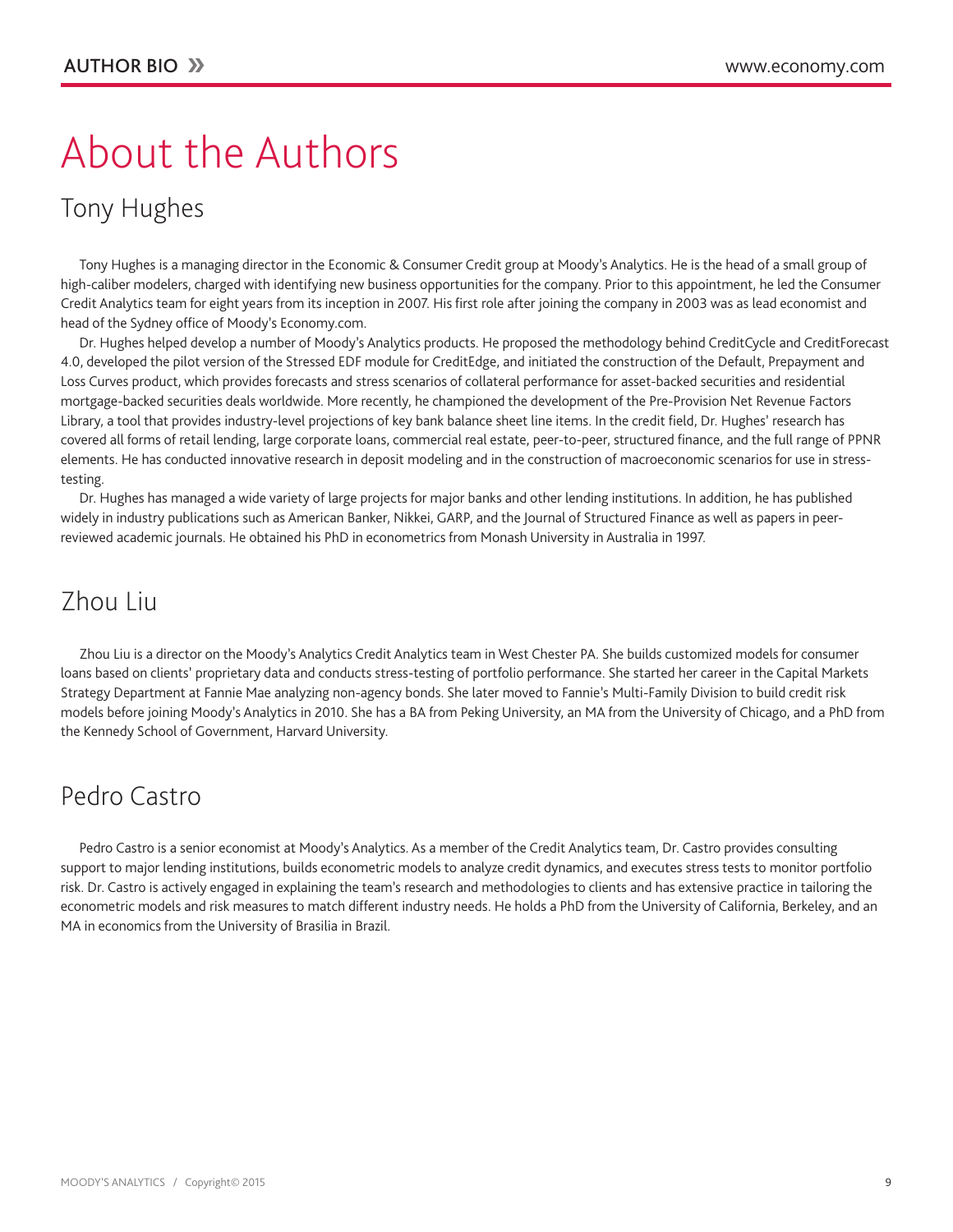# About Moody's Analytics Economic & Consumer Credit Analytics

Moody's Analytics helps capital markets and credit risk management professionals worldwide respond to an evolving marketplace with confidence. Through its team of economists, Moody's Analytics is a leading independent provider of data, analysis, modeling and forecasts on national and regional economies, financial markets, and credit risk.

Moody's Analytics tracks and analyzes trends in consumer credit and spending, output and income, mortgage activity, population, central bank behavior, and prices. Our customized models, concise and timely reports, and one of the largest assembled financial, economic and demographic databases support firms and policymakers in strategic planning, product and sales forecasting, credit risk and sensitivity management, and investment research. Our customers include multinational corporations, governments at all levels, central banks and financial regulators, retailers, mutual funds, financial institutions, utilities, residential and commercial real estate firms, insurance companies, and professional investors.

Our web periodicals and special publications cover every U.S. state and metropolitan area; countries throughout Europe, Asia and the Americas; the world's major cities; and the U.S. housing market and other industries. From our offices in the U.S., the United Kingdom, the Czech Republic and Australia, we provide up-to-the-minute reporting and analysis on the world's major economies.

Moody's Analytics added Economy.com to its portfolio in 2005. Now called Economic & Consumer Credit Analytics, this arm is based in West Chester PA, a suburb of Philadelphia, with offices in London, Prague and Sydney. More information is available at www.economy.com.

© 2015, Moody's Corporation, Moody's Investors Service, Inc., Moody's Analytics, Inc. and/or their licensors and affiliates (collectively, "MOODY'S"). All rights reserved. ALL INFORMATION CONTAINED HEREIN IS PROTECTED BY COPYRIGHT LAW AND NONE OF SUCH INFORMATION MAY BE COPIED OR OTHERWISE REPRODUCED, REPACKAGED, FURTHER TRANSMITTED, TRANSFERRED, DISSEMINATED, REDISTRIBUTED OR RESOLD, OR STORED FOR SUBSEQUENT USE FOR ANY PURPOSE, IN WHOLE OR IN PART, IN ANY FORM OR MANNER OR BY ANY MEANS WHATSOEVER, BY ANY PERSON WITHOUT MOODY'S PRIOR WRITTEN CONSENT. All information contained herein is obtained by Moody's from sources believed by it to be accurate and reliable. Because of the possibility of human and mechanical error as well as other factors, however, all information contained herein is provided "AS IS" without warranty of any kind. Under no circumstances shall Moody's have any liability to any person or entity for (a) any loss or damage in whole or in part caused by, resulting from, or relating to, any error (negligent or otherwise) or other circumstance or contingency within or outside the control of Moody's or any of its directors, officers, employees or agents in connection with the procurement, collection, compilation, analysis, interpretation, communication, publication or delivery of any such information, or (b) any direct, indirect, special, consequential, compensatory or incidental damages whatsoever (including without limitation, lost profits), even if Moody's is advised in advance of the possibility of such damages, resulting from the use of or inability to use, any such information. The financial reporting, analysis, projections, observations, and other information contained herein are, and must be construed solely as, statements of opinion and not statements of fact or recommendations to purchase, sell, or hold any securities. NO WARRANTY, EXPRESS OR IMPLIED, AS TO THE ACCURACY, TIMELINESS, COMPLETENESS, MERCHANTABILITY OR FITNESS FOR ANY PARTICULAR PURPOSE OF ANY SUCH OPINION OR INFORMATION IS GIVEN OR MADE BY MOODY'S IN ANY FORM OR MANNER WHATSOEVER. Each opinion must be weighed solely as one factor in any investment decision made by or on behalf of any user of the information contained herein, and each such user must accordingly make its own study and evaluation prior to investing.